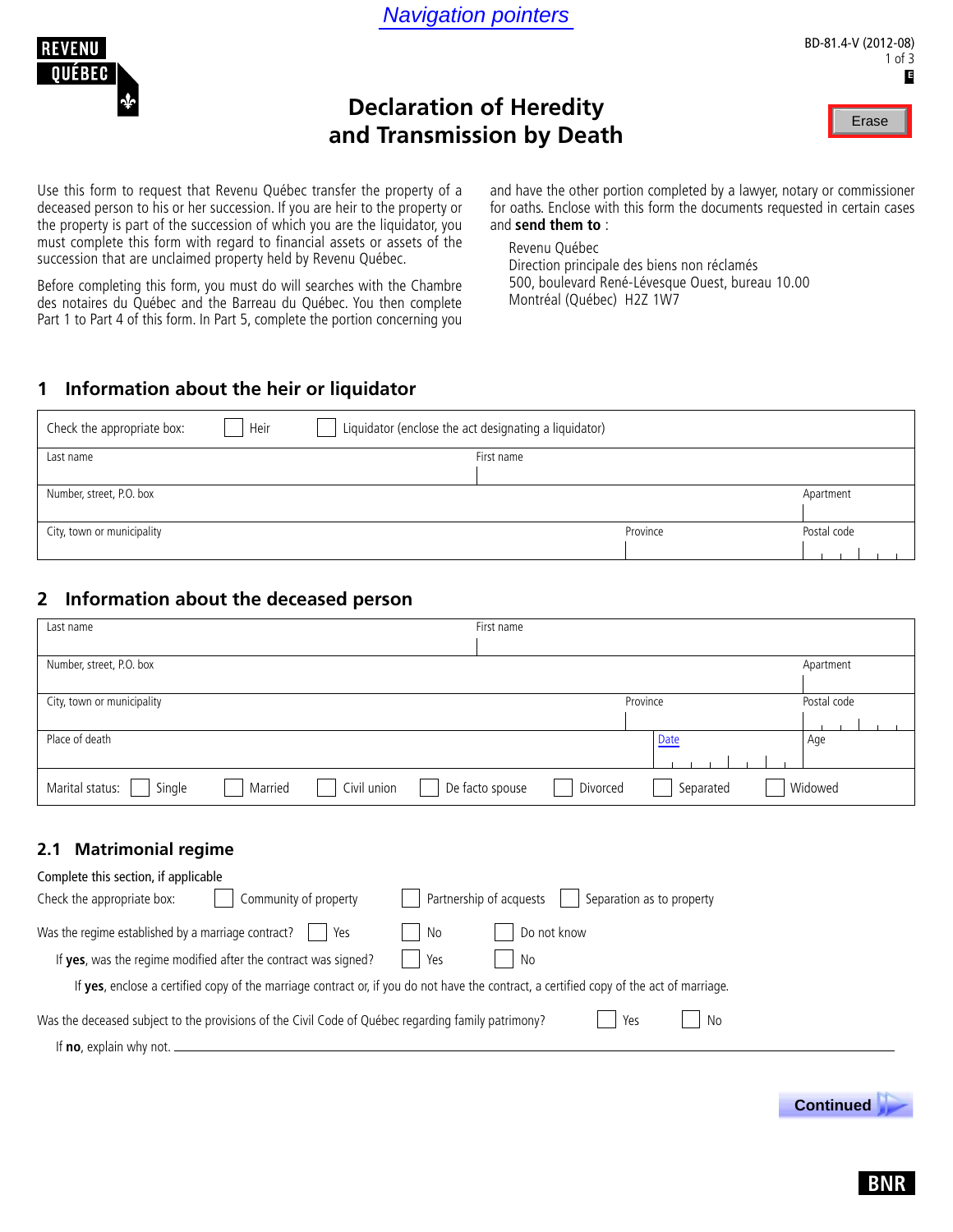## **2** Disposition of property

 **Continued .**

To complete this part, use the results of the will searches done with the Chambre des notaires du Québec and the Barreau du Québec.

### **3.1 Wishes expressed by the deceased**

By marriage contract. If a divorce judgment or a judgment modifying the matrimonial regime maintained the provisions of a previous marriage contract, enclose a copy of the contract and a copy of the judgment.

By will. The will must be in effect on the date of death, and must not have been revoked or in any way modified. Enclose a certified copy of the notarial will or, if the will was not notarized, a certified copy of the probate judgment and a certified copy of the will.

Other (pursuant to the Civil Code of Québec)

#### **3.1.1 Liquidators named in the will** (if there is no liquidator, go to section 3.1.2)

| Last name | First name |             |
|-----------|------------|-------------|
| Address   |            | Postal code |
| Last name | First name |             |
| Address   |            | Postal code |

### **3.1.2 Heirs named in the will**

If you need more space, enclose a sheet containing the required information.

| Last name | First name | Relationship to deceased |
|-----------|------------|--------------------------|
|           |            |                          |
| Address   |            | Postal code              |
|           |            |                          |
| Last name | First name | Relationship to deceased |
| Address   |            | Postal code              |
|           |            |                          |
|           |            |                          |
| Last name | First name | Relationship to deceased |
| Address   |            | Postal code              |
|           |            | $\mathbf{L}$             |
|           |            |                          |
| Last name | First name | Relationship to deceased |
| Address   |            | Postal code              |
|           |            |                          |
| Last name | First name | Relationship to deceased |
|           |            |                          |
| Address   |            | Postal code              |
|           |            |                          |
| Last name | First name | Relationship to deceased |
|           |            |                          |
| Address   |            | Postal code              |
|           |            |                          |
| Last name | First name | Relationship to deceased |
|           |            |                          |
| Address   |            | Postal code              |
|           |            |                          |
| Last name | First name | Relationship to deceased |
|           |            |                          |
| Address   |            | Postal code              |
|           |            |                          |
|           |            | <b>BNR</b><br>Continued  |